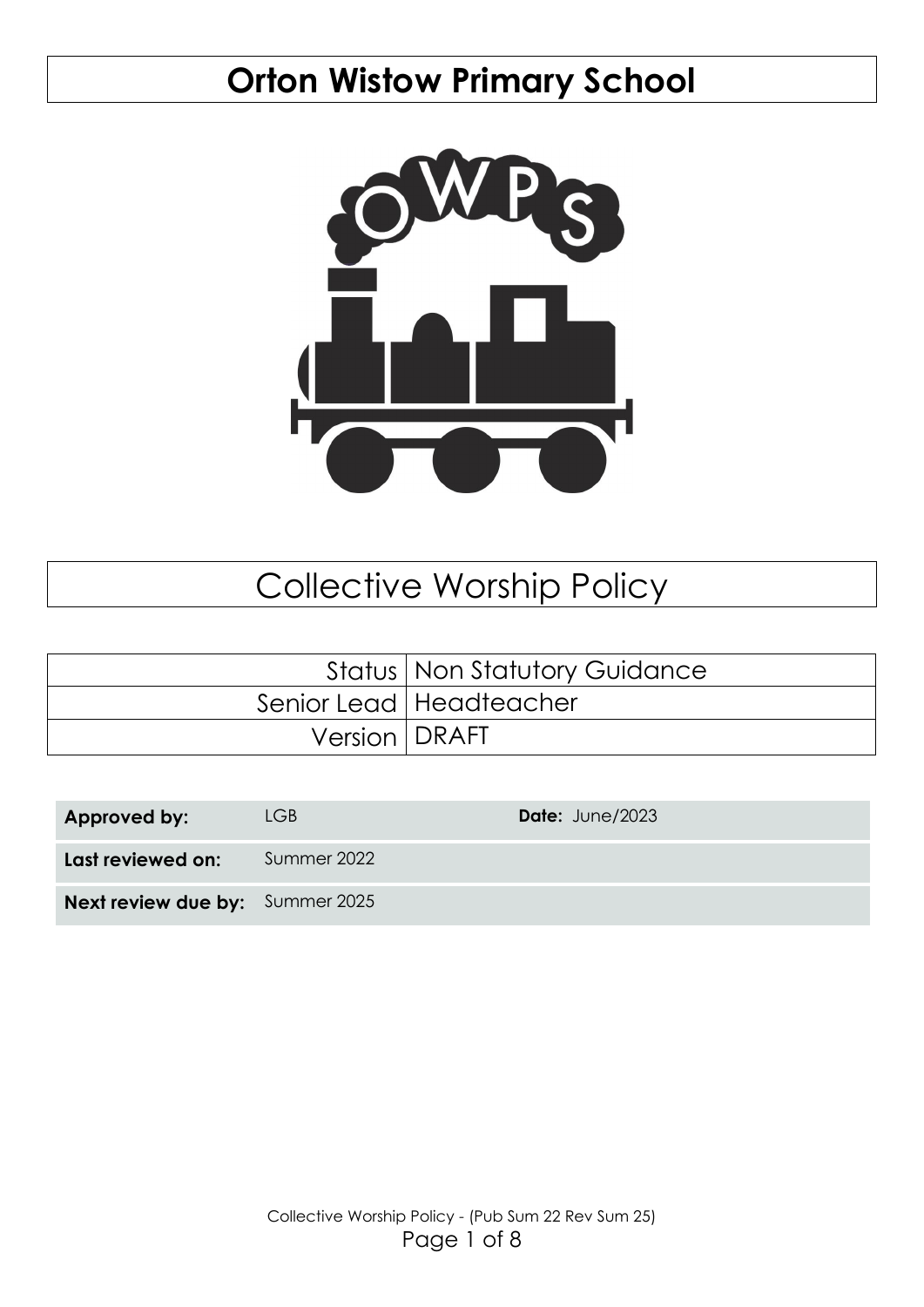# **BACKGROUND TO COLLECTIVE WORSHIP AT OUR SCHOOL**

According to 'The Agreed Syllabus for Religious Education' as outlined by Cambridgeshire City Council, 'every state-funded school must offer a curriculum which is balanced and broadly based, and which: promotes the spiritual, moral, cultural, mental and physical development of pupils, and prepares pupils at the school for the opportunities, responsibilities and experiences of later life…' 'The national curriculum in England: Framework document', September 2013, p.4

Families who send their children to Orton Wistow are in the main 'nominally' Christian, but we do also have some children from practising Christian families. In addition, some children are from religions other than Christianity such as Hinduism, Islam and Sikhism as well as some from non-religious backgrounds. We recognise that in asking our children to worship we have to consider the background that our children come from and it is therefore not the practice of this school to preach to or to convert the children. The faith background of both the staff and the child's families is respected at all times.

At Orton Wistow Primary School, collective worship is set within the context of 'Assemblies' – which may include other features besides those required of Collective Worship. Our assemblies are reflective of the fact that we are a multi-faith school. Our prayers and forms of worship are inclusive and broadly nondenominational.

# **The School Community**

Our school community is made up of individuals from many different religions and cultures. Assemblies are non-denominational and conducted in a manner which is sensitive to the faiths and beliefs of all members of the school community. We are proud of the diversity of our school community and as such hold assemblies that reflect and celebrate the traditions of the main religions, particularly those that are represented in the school and the wider community. These can include assemblies led by guest speakers on Judaism, Islam, Hinduism and Christianity.

# **Aims and Purpose**

Worship is regarded as a collective act or opportunity to think about and relate to God, and to consider and reflect upon how belief and faith in God may affect our lives. Worship regularly incorporates prayer and reflection.

Through collective worship, we aim to:

- Develop religious literacy
- To gain and develop knowledge and understanding of Christianity and the other principal religions and world views represented in the UK
- To develop an understanding of the influence of the beliefs, values and traditions on individuals, communities, societies and cultures.
- To develop attitudes of respect towards other people who hold views and beliefs different from their own
- To develop the ability to make reasoned and informed judgements about religious issues, concerning the principal religions and world views represented locally and in the UK

# **Organisation of Collective Worship**

Collective worship involves members of the school coming together and participating in an assembly most days.

These assemblies normally involve all the pupils in the school (with foundation stage joining in in the Spring Term) and may be whole school assemblies or separate Key Stage assemblies, with their times varying accordingly.

Assemblies will usually last about 20-30 minutes. We conduct assemblies in a dignified and respectful way. We tell children that assembly time is a period of calm reflection. We regard it as a special time and expect children to behave appropriately. We ask them to be quiet and thoughtful and to listen carefully. Our expectations for behaviour in an assembly are made clear in our Golden Rules.

Assemblies provide an opportunity to reward children for their achievements both in and out of school and to celebrate them together. They also play an important part in promoting the ethos of the school - that all children and their achievements are valued.

Collective Worship Policy - (Pub Sum 22 Rev Sum 25)

# Page 2 of 8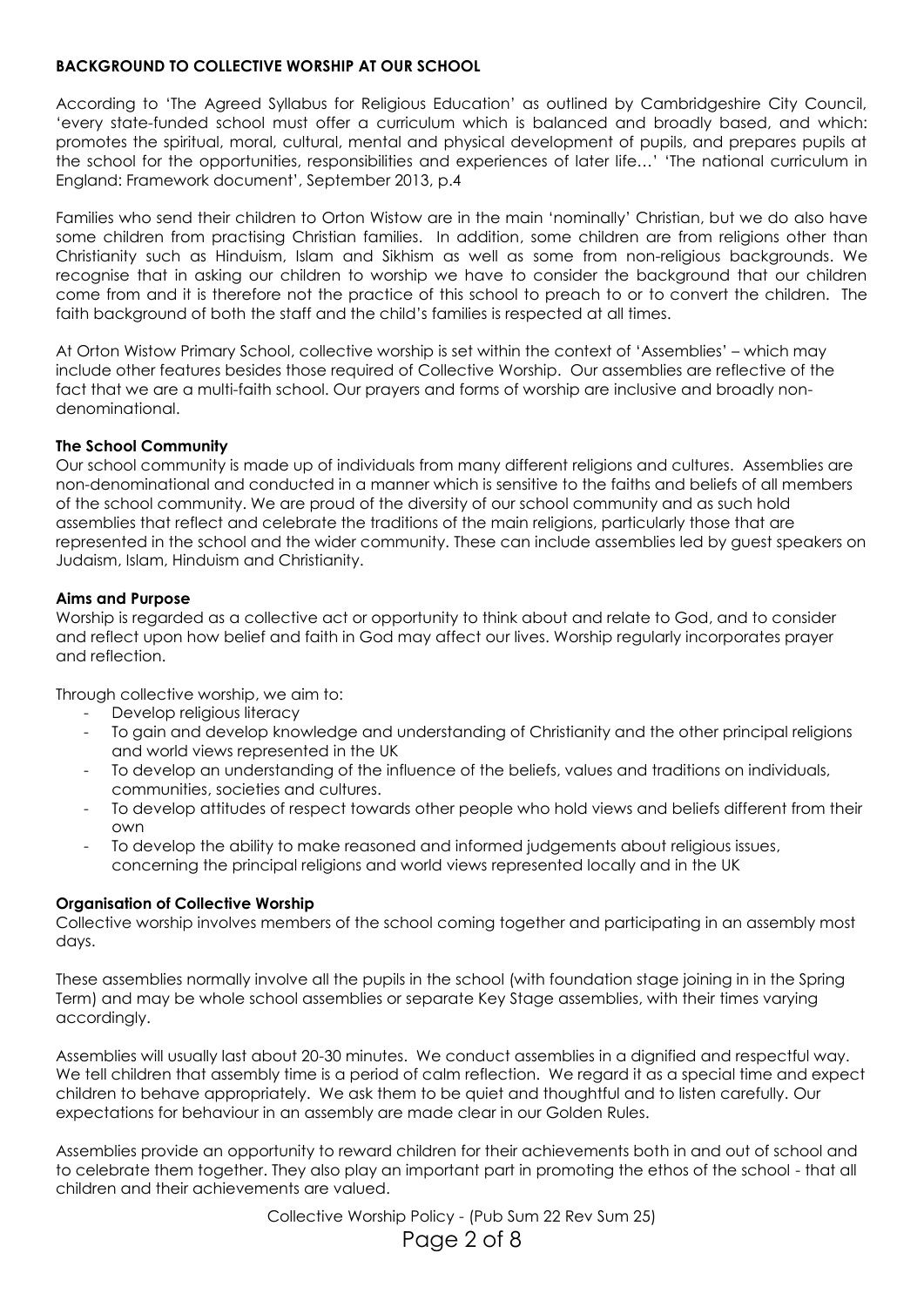**Day: Monday Audience: FS/KS1 followed by KS2 Led by: Headteacher**

# **Theme:**

Religious Festivals, PRIDE Code, PSHE, SMSC, British Values, Inspirational people, Inclusion and Equality

**Examples of Topics covered:** Jeans for Genes (genetic conditions), Black History Month, World Values Day, Anniversary of the fall of the Berlin Wall, Hanukkah, Easter, Children's Mental Health Week, What is a family?

| Day: Tuesday | Audience: FS/KS1 followed by KS2   Led by: Teachers |
|--------------|-----------------------------------------------------|
|--------------|-----------------------------------------------------|

#### **Theme:**

Religious Festivals, PRIDE Code, PSHE, SMSC, British Values, Inspirational people, Inclusion and Equality

**Examples of Topics covered:** Earth Day, St David's Day, 5 Ways to Wellbeing, World Oceans Day, Windrush Day

| <b>Day: Wednesday</b> | Audience: FS/KS1 followed by KS2   Led by: Teachers |  |
|-----------------------|-----------------------------------------------------|--|
|-----------------------|-----------------------------------------------------|--|

#### **Theme:**

This is a signing assembly. Songs are chosen to reflect our ethos and values as well as for their religious message

| Day: Thursday | Audience: FS/KS1 followed by KS2   Led by: Class Teachers |  |
|---------------|-----------------------------------------------------------|--|
|               |                                                           |  |

#### **Theme:**

Time to Think Thursday – this is an opportunity for teachers to tailor an assembly to the needs and ages of the children in their class. These conversations may be linked to the theme of the Monday or Friday assemblies or to issues and concerns that have arisen in the class. This is an opportunity for children to develop their communication and empathy skills.

| Day: Friday                                                                                                                                                                                     | Audience: FS/KS1 followed by KS2 | Led by: Deputyhead |
|-------------------------------------------------------------------------------------------------------------------------------------------------------------------------------------------------|----------------------------------|--------------------|
| Theme:<br>Learning Toolkit, Emotion Coaching, Positive Mental Attitude, Growth Mindset                                                                                                          |                                  |                    |
| <b>Examples of Topics covered:</b> Self Control – Managing Distractions, Online Safety, VE Day,<br>Buckets/Dippers/Lids (Secrets to your happiness), Bystanders and Upstanders, Sporting Heroes |                                  |                    |

Our assemblies also reflect the achievements and learning of the children. At the end of each week, teachers share the following awards and achievements with their class:

- Class Dojo Results including highest ranking pupil in each team
- Times Table Rock Stars
- Reading Champions the percentage of children in each class who had read at home five times that week
- Attendance whole school and the classes with the highest attendance
- Which children have been awarded a pen licence
- House Points
- Eco Winners which class in each Key Stage has followed our Eco expectations judged by the Eco **Warriors**
- Golden Mile Top 5 Classes and which children have run the greatest distance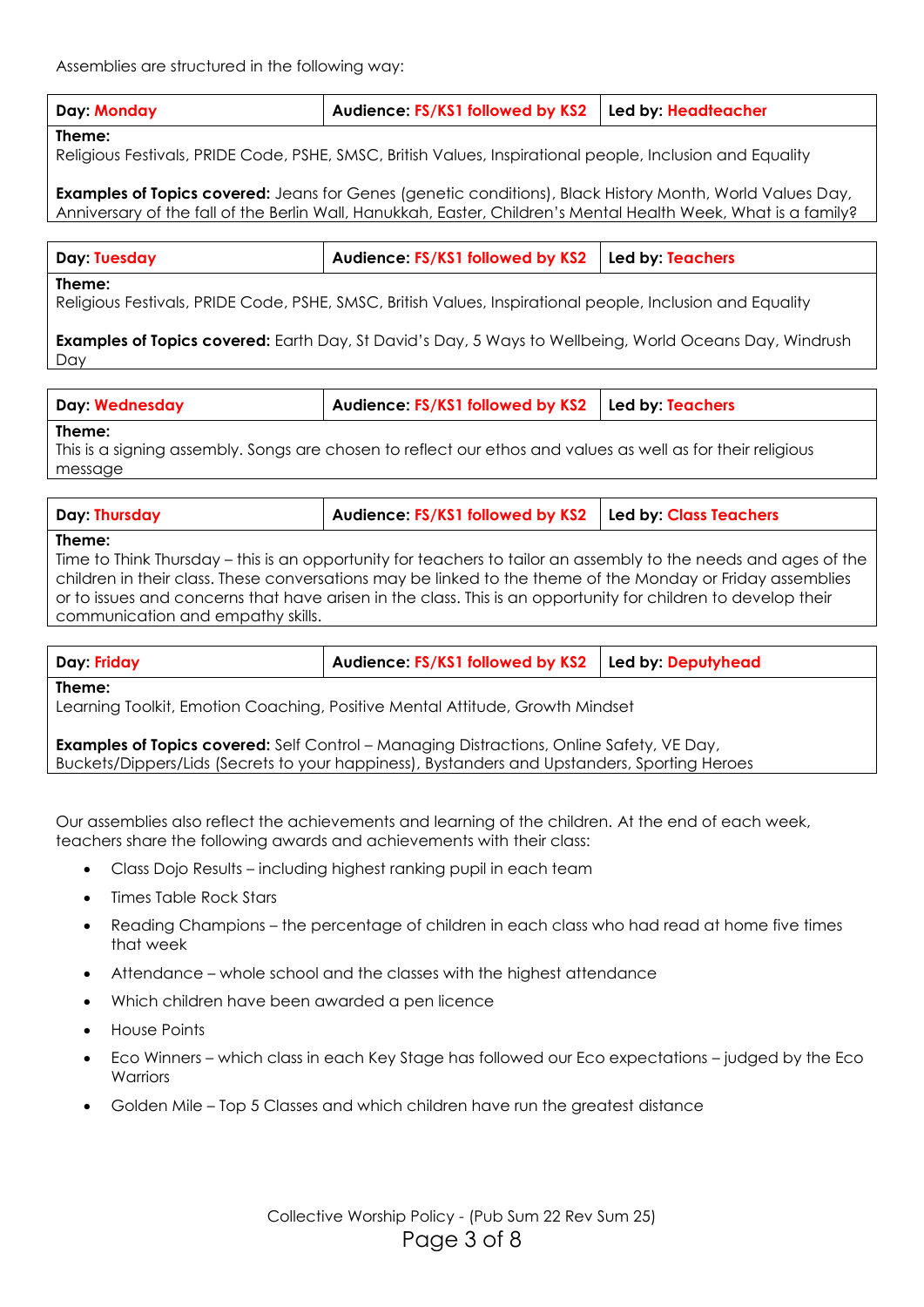There are also ten Honours Award assemblies throughout the year. At these assemblies, a child is chosen from each class because they have exemplified the theme of that award. The awards are given for:

- 1. Settling in well
- 2. Resilience
- 3. End of Autumn Term
- 4. Responsibility
- 5. Perseverance
- 6. End of Spring Term
- 7. Concentration
- 8. Teamwork
- 9. End of Summer Term
- 10. Whole Year

In the final assembly of the year, we find out which four children in Year 6 have been nominated for the PRIDE Award and which one has won. This is our highest accolade and given to the pupil who has embodied the Pride Code - Polite, Respect, Independent, Do your best, Everybody matters

# **Right of Withdrawal from Collective Worship**

Every effort is made to show sensitivity towards personal faiths and to include all pupils and staff in collective worship. For example, when using a prayer from a particular faith, this is introduced with sensitivity and pupils are not required to say or affirm prayers in which they do not believe. There may be parts of an assembly, for example when a Christian hymn is sung, in which a pupil does not wish to participate.

It is perfectly acceptable to withdraw from a part of the assembly by not participating. A parent may request for their child/children to be wholly or partly excused from attendance at religious worship at school.

Staff should ensure they have informed the Head of their decision to exercise their right of withdrawal from collective worship but should note the requirement that they may be required to assist in the supervision of pupils in assembly, as necessary.

# **The Contribution of Collective Worship to the Spiritual, Moral, Social and Cultural Development of Pupils**

One of the key aims of collective worship is to offer pupils opportunities for spiritual, moral, social and cultural development. These are promoted by:

# **Monitoring, Evaluation and Review**

It is the role of the Governing Body to monitor and review the policy and practice of collective worship in the school. The school will review this policy every three years and report annually to the governing body on its implementation and effectiveness. The policy will be promoted and implemented throughout the school.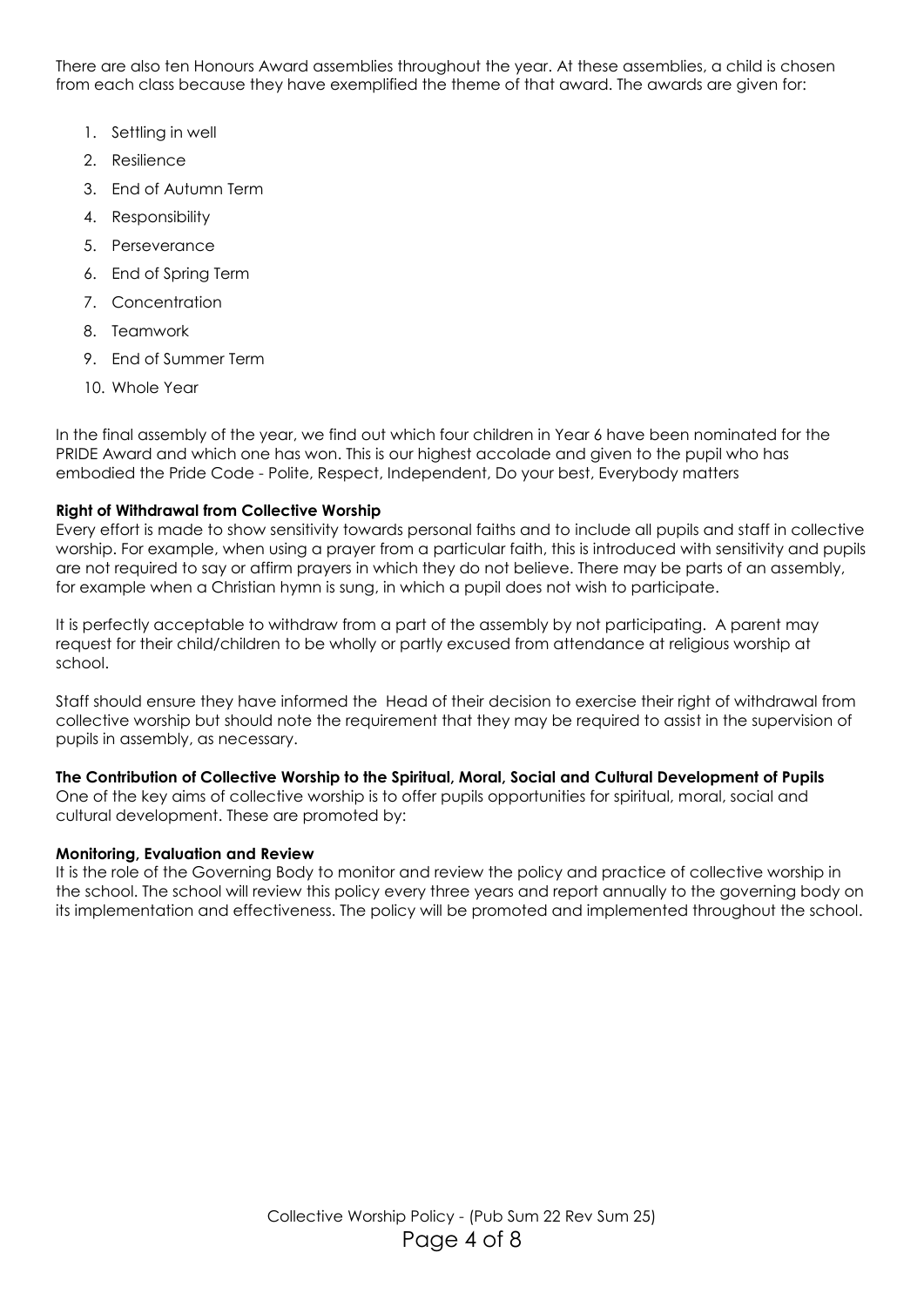| Spiritual                                                                                                                                                                                                                                                                                                                                                    |                                                                                                                                                                                                                                                                                       |
|--------------------------------------------------------------------------------------------------------------------------------------------------------------------------------------------------------------------------------------------------------------------------------------------------------------------------------------------------------------|---------------------------------------------------------------------------------------------------------------------------------------------------------------------------------------------------------------------------------------------------------------------------------------|
| Giving pupils the opportunity to explore values and<br>beliefs, including religious beliefs, and the way in<br>which they impact on peoples' lives.                                                                                                                                                                                                          | Headteacher assemblies and team<br>assemblies<br>RE curriculum<br>Harvest festival and Christmas Carol Service<br>at local church<br>The Reverands' visits to the school                                                                                                              |
| Encouraging pupils to reflect and to learn from<br>reflection.                                                                                                                                                                                                                                                                                               | Positive Behavior policy<br>$\overline{\phantom{a}}$<br>Charity fundraising events e.g. Children in<br>Need and Red Nose Day<br>Advent assembly led by Rev. Ingham from<br>$\overline{\phantom{a}}$<br>Alwalton church                                                                |
| Allowing pupils to understand human feelings and<br>emotions, the way they impact people and how an<br>understanding of them can be helpful.                                                                                                                                                                                                                 | Circle time<br>$\overline{\phantom{a}}$<br>PRIDE code<br>$\overline{\phantom{a}}$<br>Time to Think Thursday<br>$\overline{\phantom{a}}$                                                                                                                                               |
| Developing a climate or ethos within which all pupils<br>can grow and flourish, respect others and be<br>respected.                                                                                                                                                                                                                                          | Food and table manners lesson across school<br>$\overline{\phantom{a}}$<br>in PSHE<br>Golden tickets and marble jars to encourage<br>kind and polite choices during lunchtime<br><b>School Council Meetings</b><br>$\overline{\phantom{a}}$<br>PRIDE code displays in every classroom |
| Promoting teaching styles which:<br>-Value pupils' questions and give them space for<br>their own thoughts ideas and concerns.<br>-Enable pupils to make connections between<br>aspects of their learning.<br>-Encourage pupils to relate their learning to a wider<br>frame of reference, for example asking 'why', 'how'<br>and 'where' as well as 'what'. | Differentiated questioning during lessons<br>$\blacksquare$<br>AfL techniques                                                                                                                                                                                                         |
| Encouraging pupils to reflect and to learn from<br>reflection.                                                                                                                                                                                                                                                                                               | Positive Behavior policy<br>$\overline{\phantom{a}}$<br>Charity fundraising events e.g. RSPCA cake<br>sale devised and organised by pupils<br>Advent assembly led by the Reverand from<br>Alwalton church                                                                             |
| Giving pupils the opportunity to understand human<br>feelings and emotions, the way they impact on<br>people and how an understanding of them can be<br>helpful.                                                                                                                                                                                             | Circle time<br>PRIDE code<br>$\overline{\phantom{a}}$<br>Time to Think Thursday                                                                                                                                                                                                       |
| Where pupils already have religious beliefs,<br>supporting and developing these beliefs in ways<br>which are personal and relevant to them.                                                                                                                                                                                                                  | Show and tell in Foundation Stage<br>$\overline{\phantom{a}}$<br>Shining Star assemblies where children's<br>$\overline{\phantom{a}}$<br>achievements outside of school are<br>celebrated<br>Area of school website and newsletter to<br>showcase achievements out of school          |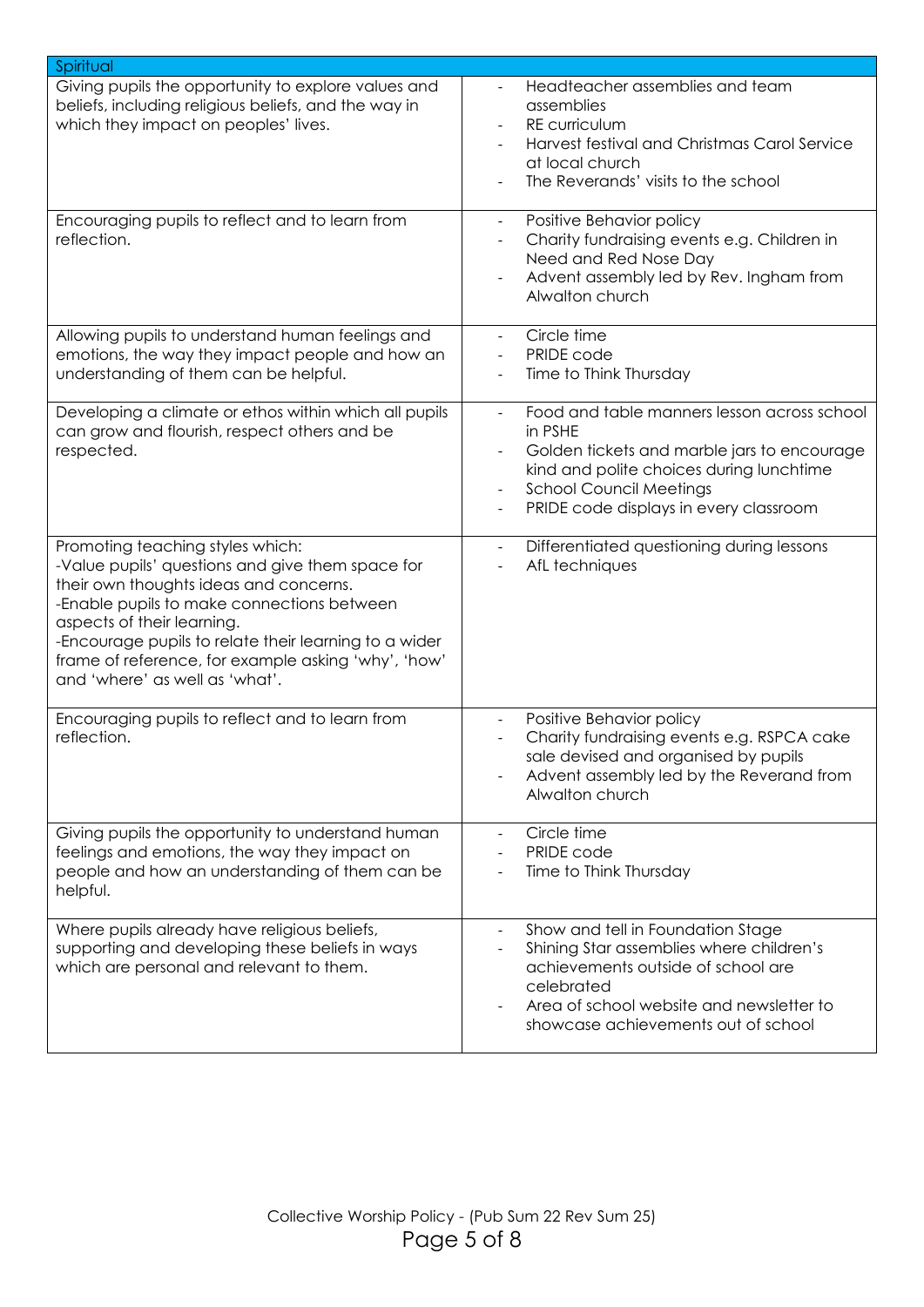| Moral                                                                                                                                                                                                                                                                                    |                                                                                                                                                                            |
|------------------------------------------------------------------------------------------------------------------------------------------------------------------------------------------------------------------------------------------------------------------------------------------|----------------------------------------------------------------------------------------------------------------------------------------------------------------------------|
| Providing a clear moral code as a basis for the<br>behaviour which is promoted consistently through all<br>aspects of the school.                                                                                                                                                        | Positive Behavior Policy display in every<br>classroom and around the school<br>PRIDE code<br>Shining Star assemblies<br><b>Honours Awards</b><br>House points - House Cup |
| Promoting racial, religious and other forms of<br>equality. Giving pupils opportunities across the<br>curriculum to explore and develop moral concepts<br>and values, for example, personal rights and<br>responsibilities, truth, justice, equality of opportunity,<br>right and wrong. | Hindu experience day<br>Visits to places of worship<br>Guest speakers<br>Evidence collect on RE learning walk -                                                            |
| Developing an open and safe learning environment<br>in which pupils can express their views and practise<br>moral decision-making.                                                                                                                                                       | Circle time<br>E-Safety lessons<br>Anti-bullying week                                                                                                                      |
| Rewarding expressions of moral insights and good<br>behaviour.                                                                                                                                                                                                                           | Dojo Points<br>House points and house captains<br><b>Shining Star Awards</b><br>Golden tickets<br>Honours Awards based on our school's<br>Learning Toolkit                 |
| Making an issue of breaches of agreed moral codes<br>where they arise, for example, in the press, on<br>television and the internet as well as in school.                                                                                                                                | E-Safety planning<br>$\overline{\phantom{a}}$<br>Step forms                                                                                                                |
| Encouraging pupils to take responsibility for their<br>actions, for example, respect for property, care of<br>the environment, and developing codes of<br>behaviour.                                                                                                                     | School wide behavior policy<br>$\overline{\phantom{a}}$<br>Class rules are set at the beginning of the<br>year                                                             |
| Providing models of moral virtue through literature,<br>humanities, sciences, arts, assemblies and acts of<br>worship.                                                                                                                                                                   | Our Purpose Statement-see display boards<br>around the school<br>Assembly themes<br>Culture passport<br>Outdoor learning and Out and About<br>Passports                    |
| Reinforcing the school's values through images,<br>posters, classroom displays, screensavers, exhibitions<br>etc.                                                                                                                                                                        | PRIDE code displays<br>Learning toolkit display in the hall<br>Shining Star and Honours Awards certificates<br>on display at the front of the school                       |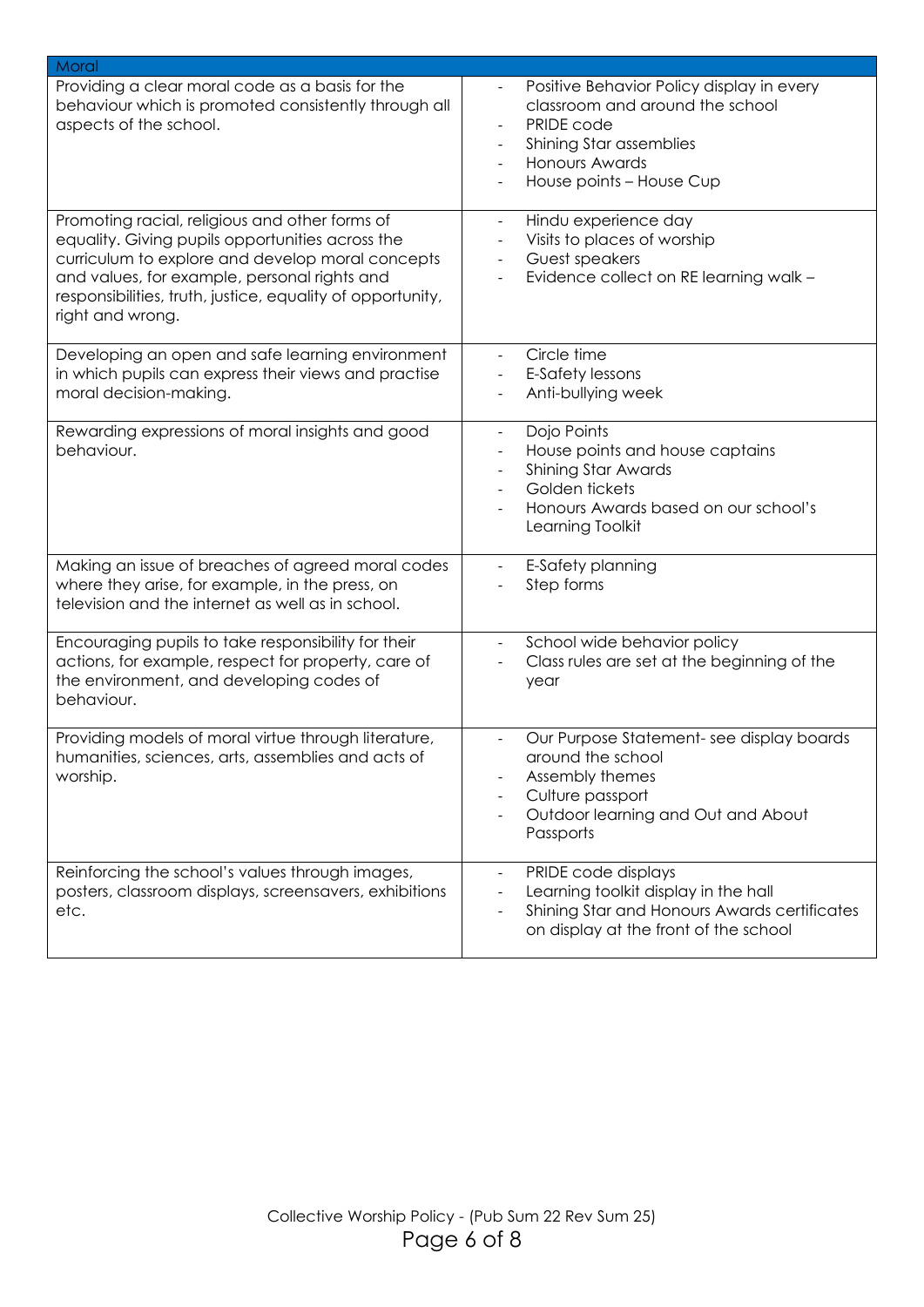| Social                                                                                                                                                                                                                                                                                                   |                                                                                                                                                                                                                                                                                                                            |
|----------------------------------------------------------------------------------------------------------------------------------------------------------------------------------------------------------------------------------------------------------------------------------------------------------|----------------------------------------------------------------------------------------------------------------------------------------------------------------------------------------------------------------------------------------------------------------------------------------------------------------------------|
| Identifying key values and principles on which the<br>school community life is based.                                                                                                                                                                                                                    | Positive Behavior Policy<br>Purpose Statement<br><b>PRIDE Code</b>                                                                                                                                                                                                                                                         |
| Fostering a sense of community with common<br>inclusive values which ensures that everyone,<br>irrespective of ethnic origin, nationality, gender,<br>ability, sexual orientation and religion can flourish.                                                                                             | Assembly themes<br><b>PRIDE Code</b><br>Sports day in School Houses<br>Christmas carol concert, Advent assembly,<br>Harvest assembly, Remembrance day<br>Family learning<br>$\overline{\phantom{a}}$<br>2 Can Learn                                                                                                        |
| Encouraging pupils to work cooperatively.                                                                                                                                                                                                                                                                | Learning Toolkit<br>$\overline{\phantom{a}}$<br><b>PRIDE Code</b><br>Fundraising events across School, e.g. Roam<br>for chrome                                                                                                                                                                                             |
| Encouraging pupils to recognise and respect social<br>differences and similarities.                                                                                                                                                                                                                      | School assemblies<br><b>RE</b> curriculum<br>$\overline{\phantom{a}}$<br><b>PSHE curriculum</b>                                                                                                                                                                                                                            |
| Providing positive corporate experiences, for<br>example, through assemblies, team activities,<br>residential experiences, school productions.                                                                                                                                                           | Christmas productions in Year 2 and<br>$\overline{\phantom{a}}$<br>Foundation Stage<br>Yr 6 End of Year Production<br>Year group assemblies (Yrs 1, 3, 4, 5)<br>Christmas Carol service for KS2<br>Sports Day<br>Trips<br>$\overline{\phantom{a}}$<br>Residential trips in each KS2 year group<br>$\overline{\phantom{a}}$ |
| Helping pupils develop personal qualities which are<br>valued in a civilised society, for example, through<br>thoughtfulness, honesty, respect for difference,<br>moral principles, independence, interdependence<br>and self-respect.                                                                   | <b>PRIDE Code</b><br>$\overline{\phantom{a}}$<br>Learning Toolkit<br>RE and PSHE planning                                                                                                                                                                                                                                  |
| Helping pupils to challenge, when necessary and in<br>appropriate ways, the values of a group or wider<br>community.                                                                                                                                                                                     | <b>Honours Awards</b><br>Wide variety of awards already listed above<br>Culture passport<br>Outdoor learning and Out and About<br>Passports                                                                                                                                                                                |
| Providing a conceptual and linguistic framework<br>within which to understand and debate social issues,<br>providing opportunities for engaging in the<br>democratic process and participating in community<br>life.<br>Providing opportunities for pupils to exercise<br>leadership and responsibility. | School Council - elected posts<br>$\overline{\phantom{a}}$<br>House Captains - elected posts<br>Wistow Rangers - pupils who oversee e-safety<br>in their classes<br>Eco-warriors - elected posts<br>Ambassador roles for Year 6 pupils                                                                                     |
| Providing positive and effective links with the world<br>of work and the wider community.                                                                                                                                                                                                                | 2 Can Learn and Family learning sessions<br>encourage parents and carers to volunteer<br>in pupil's learning<br>Reading diaries<br>Homework<br>Student teachers                                                                                                                                                            |